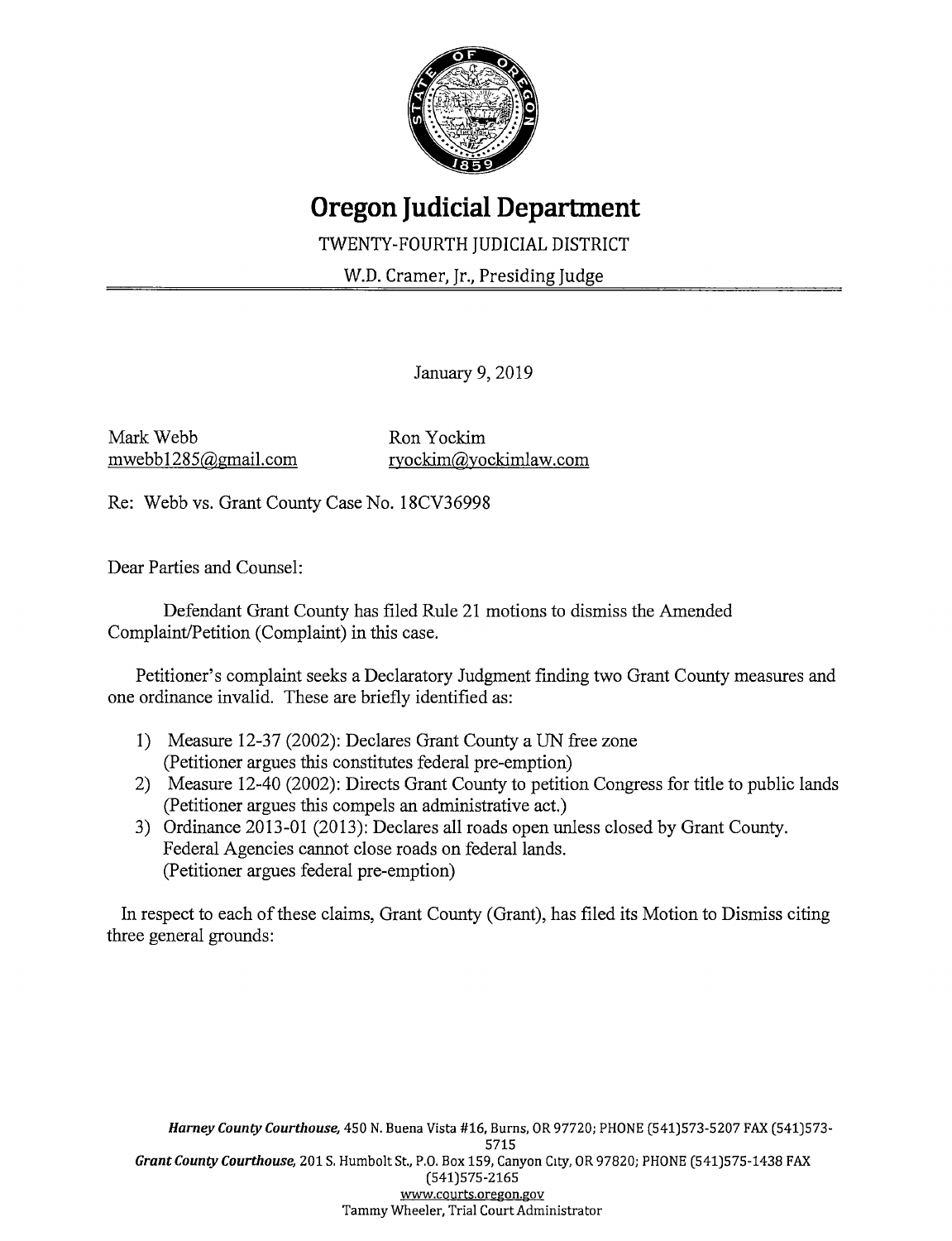Case No. 18CV36998

- (a) Failure to allege ultimate facts demonstrating this court has jurisdiction under ORS 28 to award a Declaratory Judgment in that Petitioner Webb has failed to establish a justiciable claim (ORCP  $21(A)(2)$ ;
- (b) Failure to state ultimate facts sufficient to constitute a claim (ORCP  $21(A)(8)$ ; and
- ( c) That the petition was commenced within the time limited by statute for the claims based upon a challenge to the County Clerk's procedural determinations relative to the constitutionality of the two measures. (ORCP 21(A)(9).

## DISCUSSION

Having considered the arguments and authorities cited, I am granting Grant's motions to dismiss as to each.

The parties agree that to establish a legal basis to review these measures and ordinance under ORS 28, there must be justiciability. Despite his arguments, Petitioner has not been able to demonstrate an "...injury or other impact upon a legally recognized interest beyond an abstract interest in the correct application or validity of the law." League of Oregon Cities v Oregon, 334 Or 645, 658(2002); See also Morgan v Sisters School District #6,353 OR 189(2013) ("... The injury must be real or probable not hypothetical or speculative."  $(20195)$ 

On the record before me I do not find any actual harm to Petitioner, nor that any purported harm is probable.

With respect to Measure 12-40, there is no evidence that Grant County, since passage in 2002, has petitioned Congress for title to public lands. Moreover, it appears the county would have a right to make such a request even without the existence of this measure. If a petition were filed, then the time would be ripe to determine if it is probable that Congress would cede title of the lands to Grant County and if so, if there is harm.

With respect to Measure 12-37 declaring a UN free zone, there is no identified UN activity that has ceased or alleged to have ceased in Grant County because of this measure. I find it improbable that the UN, if authorized to perform activity in Grant County, would curtail it because of this measure. If they did so, or if officials from Grant County actively intervened, then this would be justiciable.

As to Ordinance 2013-01 there is no evidence that roads have not been closed by federal or state agencies as a result of this ordinance. Further, as to Petitioner, he does not show how invalidating the ordinance would have a practical effect on his rights. (Morgan  $\omega$ 197 the court's order "... must have a practical effect..." on Petitioner's rights.)

The legislature in passing ORS 28, and the courts in the cases interpreting those

**Harney County Courthouse,** 450 N. Buena Vista #16, Burns, OR 97720; PHONE (541)573-5207 FAX (541)573- 5715 **Grant County Courthouse,** 201 S. Humbolt St., P.O. Box 159, Canyon City, OR 97820; PHONE (541)575-1438 FAX (541)575-2165 www.courts.oregon.gov Tammy Wheeler, Trial Court Administrator